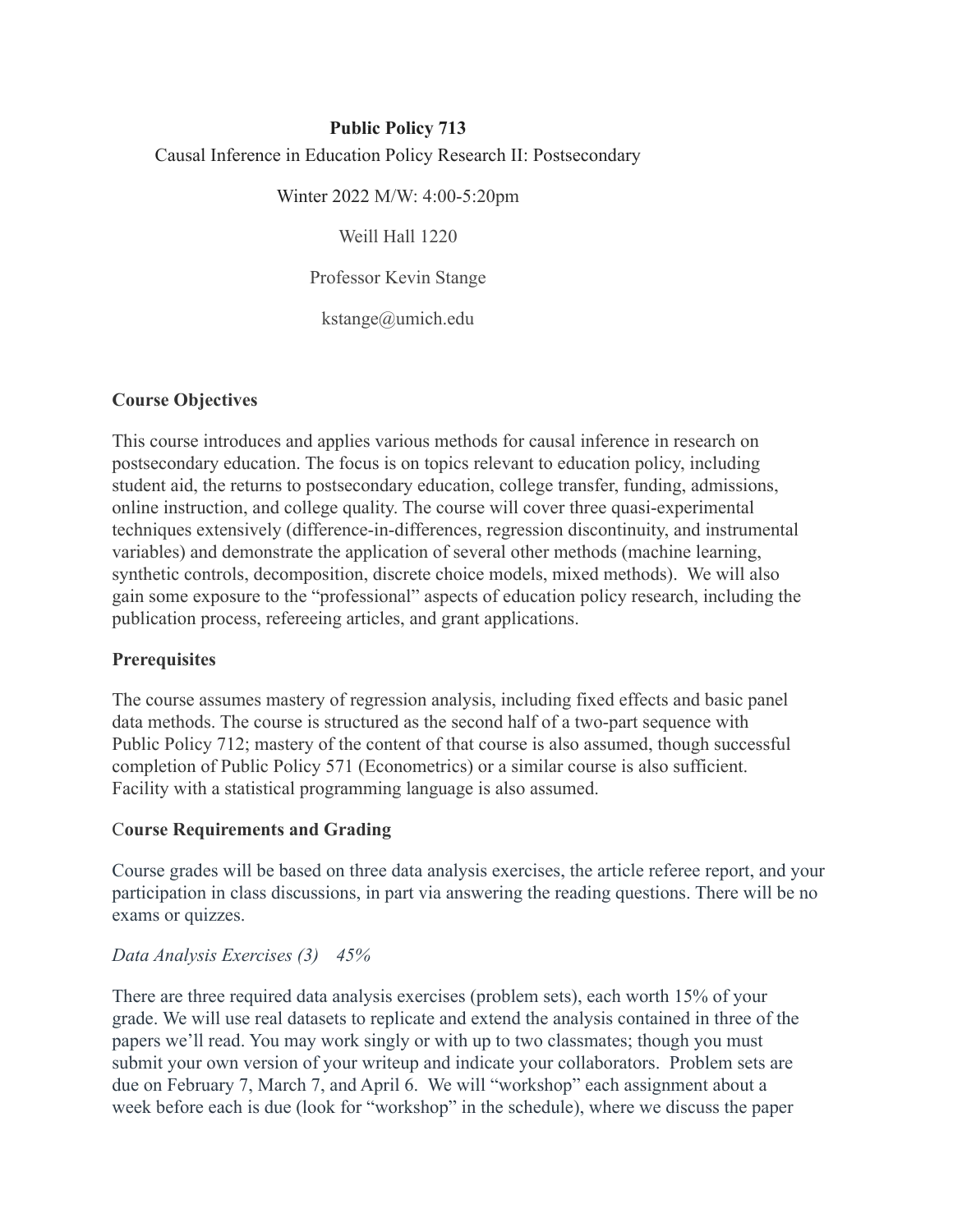to replicate and work through your progress so far. You will be expected to make a serious attempt beforehand and bring your code, output, and questions to class.

#### *Article Referee Report 15%*

One assignment will ask you read a draft article carefully and write up a 3-page "Referee Report" as you would do if you were asked to review an article for an academic journal. This is tentatively due April 25th, though I may switch the due date with that of assignment 3. I will provide guidance and examples of this.

#### *Reading Questions 30%*

I will post guiding questions about some of the readings to help guide you to the main points of each reading. I will ask you to send answers the night before class via Canvas. This will also be a mechanism through which I will know what aspects are most confusing and we should focus on.

#### *Class Participation 10%*

Students are expected to attend class regularly and to come prepared to discuss the readings. Since this is a discussion-based class, the quality of our discussions will depend on your participation! Everyone should get 100% on this.

#### *Research Project Proposal (only required for IES pre-doctoral fellows)*

Over the course of the year (encompassing both PubPol 712 and 713), students in the IES pre-doc training program are required to start an independent research project. This project can be the same project as the student is pursuing for other requirements of their program (e.g., the 3rd year paper that is required of students in the Economics PhD program). I will provide students with more details during 1-on-1 meetings.

#### **Readings**

The readings for the course will be, almost exclusively, empirical journal articles that apply one of the methods we are studying. You are expected to complete the assigned reading before class. There will typically be one or two articles assigned for each class, though I will also list other readings for your reference. You must read the assigned articles closely in order to understand what is going on. Read actively: circle what is unclear, highlight what you find most interesting, peruse the bibliography for useful sources, read the footnotes and tables especially closely. It may be useful to write a summary of the paper for your own files.

#### **Course Material**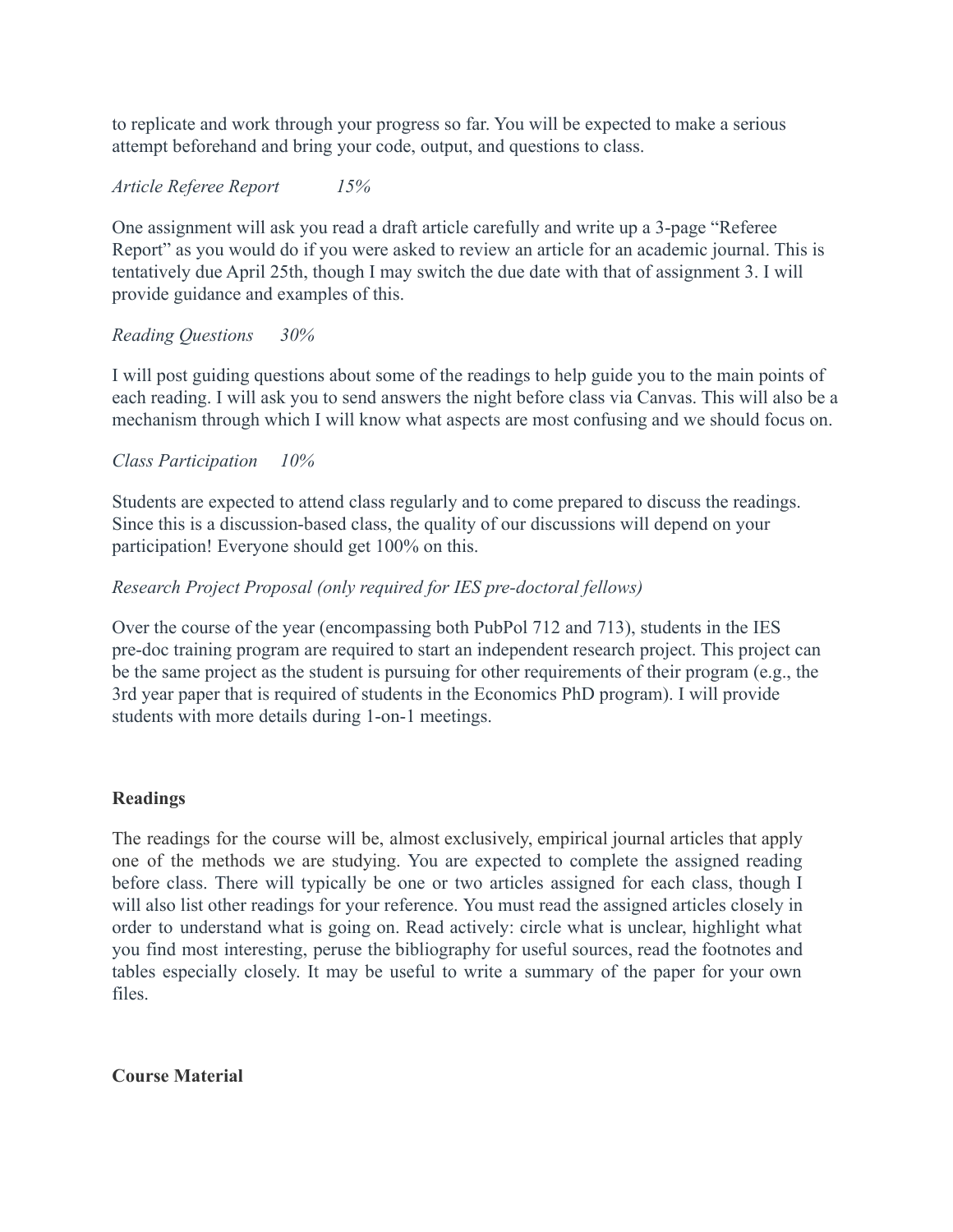All readings are available online or on the CANVAS site. Assignments will be listed under the relevant lecture.

Below is a list of useful references. As needed, I may assign chapters to supplement discussion articles.

Murnane, R., & Willett, J. (2010). *Methods matter: improving causal inference in educational and social science research.* New York, NY: Oxford University Press, USA.

Angrist, J., & Pischke, J. (2009). *Mostly harmless econometrics: An empiricist's companion.* Princeton, NJ: Princeton University Press.

Angrist, J., & Pischke, J. (2015). *Mastering 'Metrics: The Path from Cause to Effect.* Princeton, NJ: Princeton University Press.

Stock and Watson, *Introduction to Econometrics*, Third Edition. (This is the textbook used in PubPol 639, and may be a good resource for students who want a refresher on some of this material.)

Cunningham, Scott. [Casual Inference: The Mixtape](https://mixtape.scunning.com/index.html)

#### **Software**

Students are welcome to use whatever programming language they prefer. Most students will choose Stata or R. I will not be formally teaching Stata or R as part of the course, but will instead provide general guidance and reference to helpful materials. I will also be available to answer questions and provide support in office hours. Students are strongly encouraged to purchase and/or otherwise obtain whichever software they plan to use. R is free for download, and Stata is available for students very cheaply. Order through the Stata website. It is possible to access Stata from computer labs on campus. It may also be possible to access Stata via Virtual Sites. However, because we will use statistical software during class throughout the semester, it will be much easier for students to have a copy of the software on a computer they bring to class. Note: I will be able to provide instruction and guidance in Stata. However, my knowledge of R is very limited and my guidance for R users mostly will involve pointing them to other resources for assistance.

#### **Ford School Inclusivity Statement**

Members of the Ford School community represent a rich variety of backgrounds and perspectives. We are committed to providing an atmosphere for learning that respects diversity. While working together to build this community we ask all members to:

share their unique experiences, values and beliefs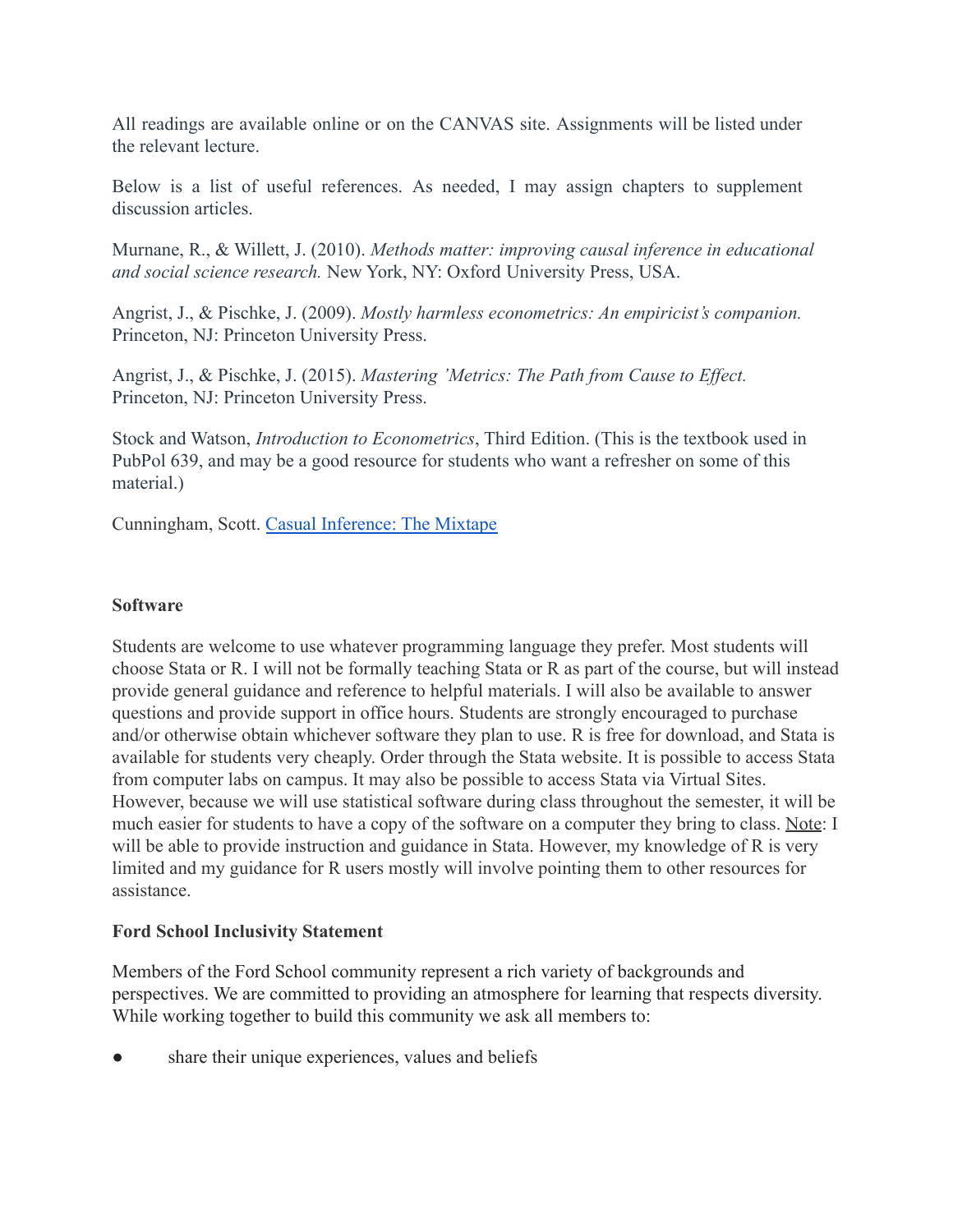- be open to the views of others
- honor the uniqueness of their colleagues
- appreciate the opportunity that we have to learn from each other in this community
- value one another's opinions and communicate in a respectful manner

keep confidential discussions that the community has of a personal (or professional) nature

use this opportunity together to discuss ways in which we can create an inclusive environment in Ford classes and across the UM community

**Accommodations for Students with Disabilities:** If you believe you need an accommodation for a disability, please let your instructor know at your earliest convenience. Some aspects of courses may be modified to facilitate your participation and progress. As soon as you make your instructor aware of your needs, they can work with the Services for Students with Disabilities (SSD) office to help determine appropriate academic accommodations. Any information you provide will be treated as private and confidential.

**Student Mental Health and Well-Being Resources:** The University of Michigan is committed to advancing the mental health and wellbeing of its students. We acknowledge that a variety of issues, such as strained relationships, increased anxiety, alcohol/drug problems, and depression, directly impacts students' academic performance. If you or someone you know is feeling overwhelmed, depressed, and/or in need of support, services are available. For help, contact [Counseling and Psychological Services](https://caps.umich.edu/) (CAPS) and/or [University Health Service](https://www.uhs.umich.edu/mentalhealthsvcs) (UHS). For a listing of other mental health resources available on and off campus, visit: <http://umich.edu/~mhealth/>

Please review additional information and policies regarding academic expectations and resources at the Ford School of Public Policy: <http://fordschool.umich.edu/academics/expectations>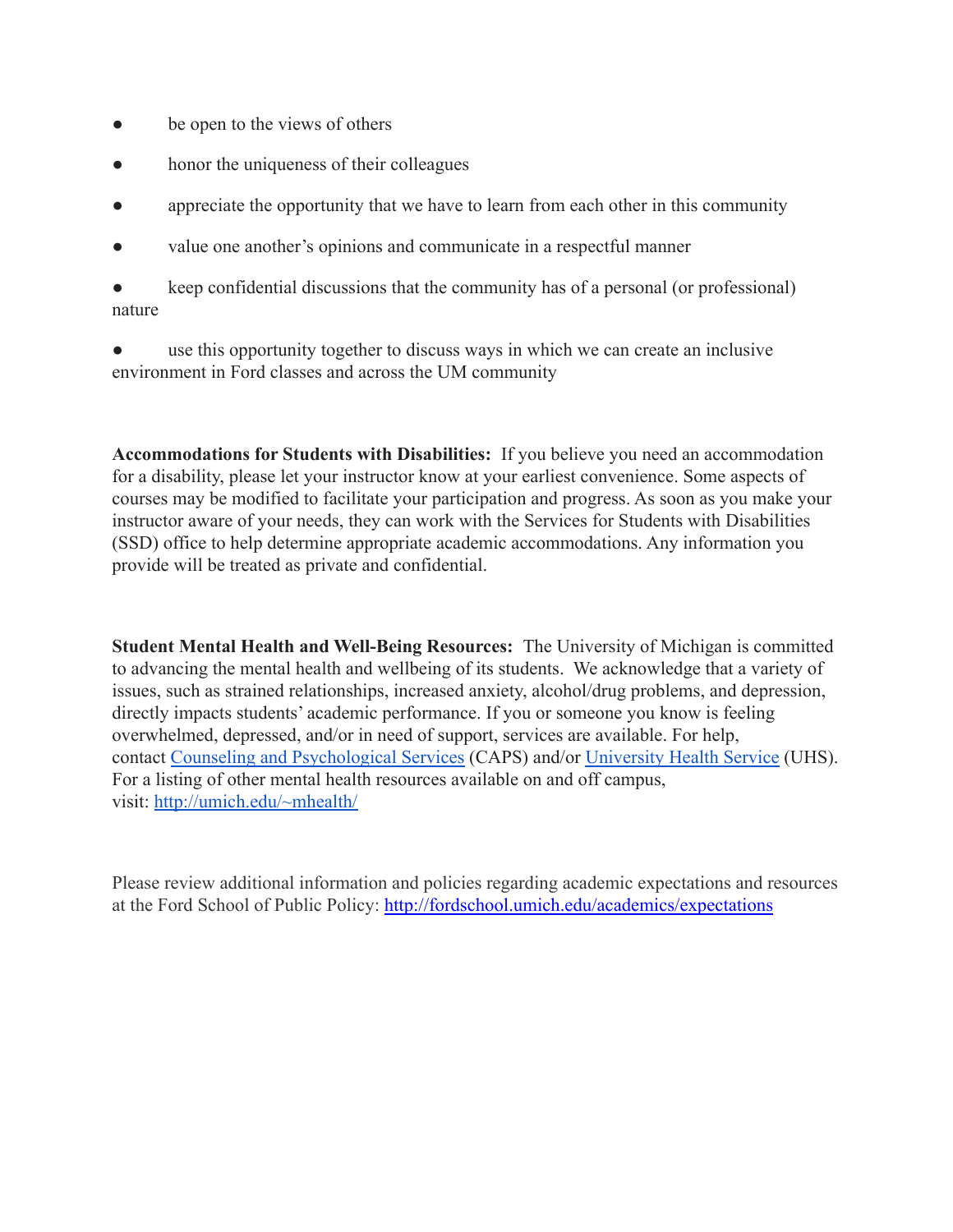# READING LIST

*\* indicates required careful reading;*

#### *+ indicates required skim*

#### *others are optional and for your reference*

Note that I am including many non-required readings in the list just so you have them for reference.

# I. Introduction & Returns to Education

### **Wednesday, January 5: Trends in Postsecondary Education**

- For this class, just try to get a lay of the postsecondary landscape by reading the one article and browsing the figures contained in the references below. We will also discuss the various methods you'll see in the class. Also read the Murnane and Willet chapter if you haven't already seen it.
- \*Barrow, Brock, Rouse, 2013. "Postsecondary Education [in the United States: Introducing the](https://futureofchildren.princeton.edu/sites/futureofchildren/files/media/postsecondary_education_in_the_united_states_23_01_fulljournal.pdf) [Issue](https://futureofchildren.princeton.edu/sites/futureofchildren/files/media/postsecondary_education_in_the_united_states_23_01_fulljournal.pdf)" *Future of Children* Vol 23(1): Spring 2013. Only read the first chapter (through page 16)
- \*Murnane, R., & Willett, J. (2010). Chapter 1 in *Methods matter* (if you havent already) A pdf is posted on Canvas.
- Browse the various figures contained in the Digest [of Education Statistics 2019,](https://nces.ed.gov/programs/digest/2019menu_figures.asp) focused on ones related to overall attainment and postsecondary education

Browse various publications by the College Board

- College Board. (2021). *[Trends in college pricing and](https://research.collegeboard.org/pdf/trends-college-pricing-student-aid-2021.pdf) student aid 2021*.
- College Board. (2019). *[Education pays, 2019](https://research.collegeboard.org/pdf/education-pays-2019-full-report.pdf)*.

International comparisons of education levels in *OECD [Education at a Glance, 2021](https://www.oecd-ilibrary.org/education/education-at-a-glance-2021_b35a14e5-en)*. Browse some of the figures comparing attainment across countries.

Bailey, M. & Dynarski, S. (2011). Gains and gaps: changing inequality in U.S. college entry and completion (NBER Working Paper No. 17633). Retrieved from NBER website: [http://www.nber.org/papers/w17633.](http://www.nber.org/papers/w17633)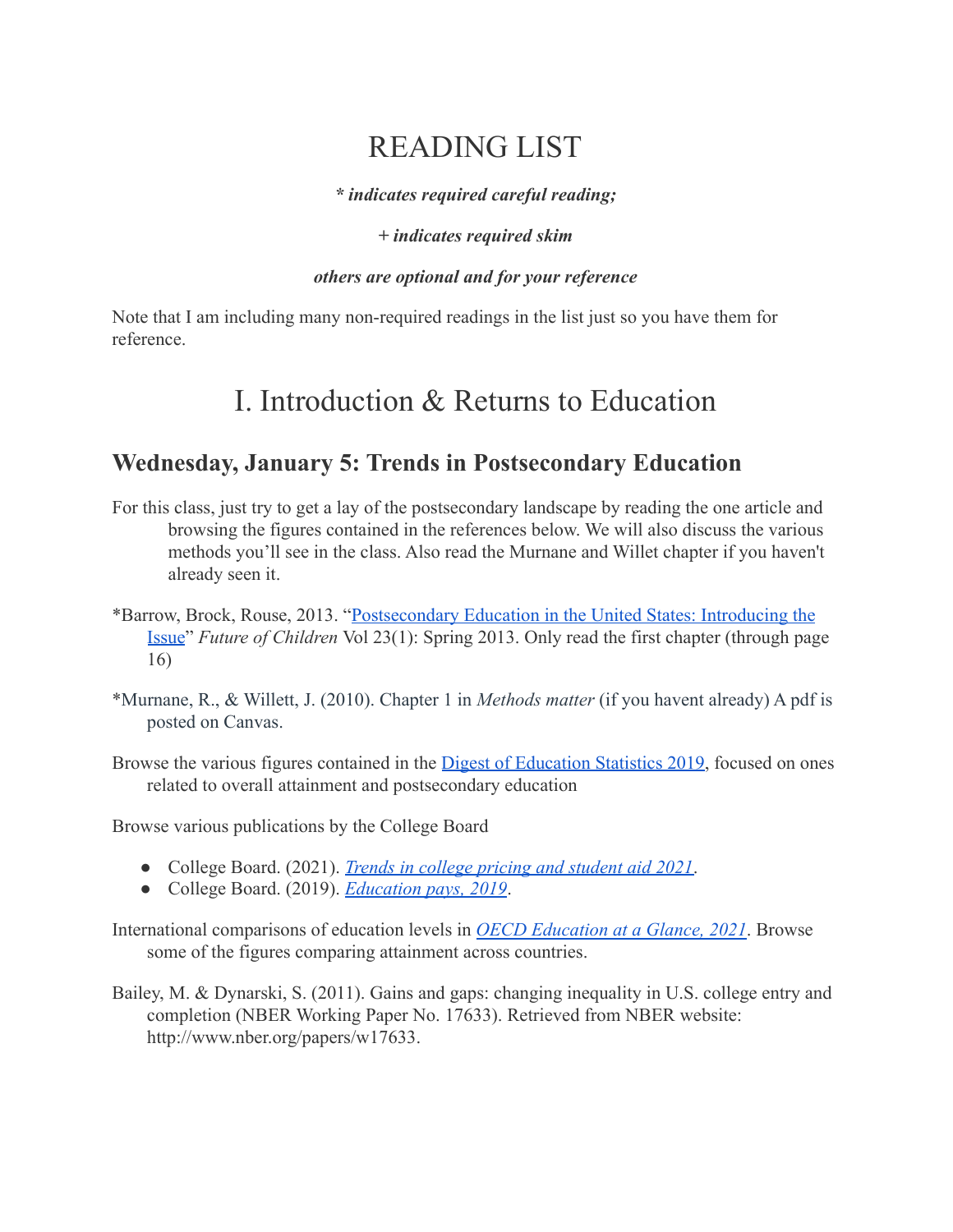### **Monday, January 10: Human Capital Model & Intro to Returns**

- \*[For those new to human capital model] Borjas, George (2005). "Human Capital," Chapter 7 in *Labor Economics* (McGraw Hill), Focus on pages 235-249 (on Canvas).
- \*Murnane, R., & Willett, J. (2010). Chapter 3 in *Methods matter* (if you havent already) A pdf is posted on Canvas
- \*Oreopoulos, Philip and Uros Petronijevic (2013). "[Making College Worth It: A Review of the](https://www.jstor.org/stable/23409488) [Returns to Higher Education](https://www.jstor.org/stable/23409488)." *The Future of Children* Volume 23, Number 1, Spring.

Reading questions (do not turn in answers)

1. What are the main factors that influence an individual's education decisions according to the human capital model?

2. What predictions does the human capital model make about who goes to and completes college?

3. What is missing from these models that is potentially important?

4. What does the model imply are the important policy levers?

5. Why might the factors described by the human capital model make it difficult to infer the causal effect of going to college?

6. What is one reason that the raw differences in earnings between college and high school graduates may *overstate* the causal effect of a college degree?

7. What is one reason that the raw differences in earnings between college and high school graduates may *understate* the causal effect of a college degree?

## **Wednesday, January 12: Returns to College I**

- \*Zimmerman, Seth (2014). "[The Returns to College Admission](https://www.journals.uchicago.edu/doi/10.1086/676661) for Academically Marginal [Students.](https://www.journals.uchicago.edu/doi/10.1086/676661) *Journal of Labor Economics* Vol. 32, No. 4 (October), pp. 711-754.
- +Ost, Ben, Weixiang Pan, Douglas Webber, 2018. "The [Returns to College Persistence for](https://www.journals.uchicago.edu/doi/full/10.1086/696204) [Marginal Students: Regression Discontinuity Evidence from University Dismissal Policies"](https://www.journals.uchicago.edu/doi/full/10.1086/696204) Journal of Labor Economics
- +Hoekstra, M. (2009) "The Effect of Attending the [Flagship State University on Earnings: A](https://www.mitpressjournals.org/doi/10.1162/rest.91.4.717) [Discontinuity-Based Approach](https://www.mitpressjournals.org/doi/10.1162/rest.91.4.717)" Review of Economics and Statistics 91(4): 717–724 [US]

\*Pick one Regression Discontinuity chapter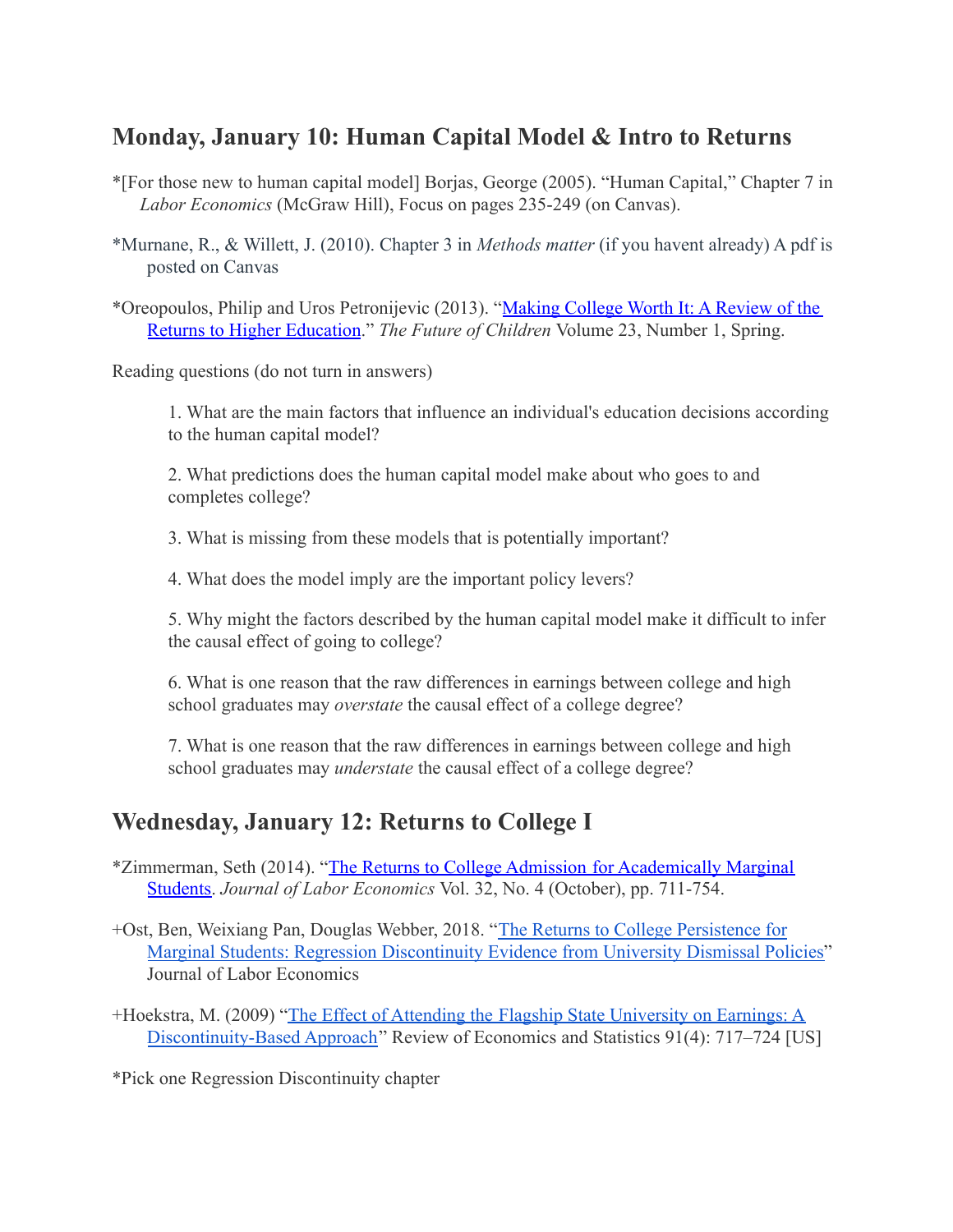- Cunningham, Scott. [Casual Inference: The Mixtape](https://mixtape.scunning.com/index.html) Chapter 6.
- Murnane & Willett, Chapter 9 (also on Canvas) [http://ebookcentral.proquest.com.proxy.lib.umich.edu/lib/umichigan/detail.action?docID](http://ebookcentral.proquest.com.proxy.lib.umich.edu/lib/umichigan/detail.action?docID=578791) [=578791](http://ebookcentral.proquest.com.proxy.lib.umich.edu/lib/umichigan/detail.action?docID=578791)
- Angrist & Pischke-Mostly Harmless Econometrics 2009, Chapter 6

# **Monday, January 17: MLK Day, No class**

## **Wednesday, January 19: Returns to College II: Heterogeneity**

\*Justine S. Hastings, Christopher A. Neilson, and Seth D. Zimmerman, 2014. Are Some Degrees Worth More than Others? Evidence from college admission cutoffs in Chile. NBER Working Paper.

+Kirkebøen, Lars, Edwin Leuven, and Magne Mogstad, 2016. "[Field of Study, Earnings, and](https://academic.oup.com/qje/article/131/3/1057/2461218) [Self-Selection,](https://academic.oup.com/qje/article/131/3/1057/2461218)" *The Quarterly Journal of Economics*, 2016, p. qjw019

- +R. J. Andrews & J. Li & M. F. Lovenheim, 2016. "Quantile Treatment Effects of College Quality on Earnings," Journal of Human Resources, vol 51(1), pages 200-238.
- Jorge Rodríguez, Sergio Urzúa, and Loreto Reyes Heterogeneous Economic Returns to Postsecondary Degrees: Evidence from Chile J. Human Resources published ahead of print November 30, 2015,
- Foote, Andrew and Kevin Stange. 2019. "Migration from [Administrative Data: Problems and](https://conference.nber.org/conf_papers/f131000.pdf) [Solutions with an Application to Higher Education](https://conference.nber.org/conf_papers/f131000.pdf)"
- Martin, Shawn. 2021. "Job Search and Earnings Growth: General and Specific Majors" Unpublished Working Paper. University of Michigan.

# **Monday, January 24: Human Capital vs. Signalling**

\*Arteaga, Carolina (2017). "The effect of human capital [on earnings: Evidence from a reform at](https://www.sciencedirect.com/science/article/pii/S0047272717301809) [Colombia's top university."](https://www.sciencedirect.com/science/article/pii/S0047272717301809) *Journal of Public Economics.*

Clark, Damon and Paco Martorell, "The Signaling Value of a High School Diploma," *Journal of Political Economy*, Vol 122 (2, April 2014): 282-318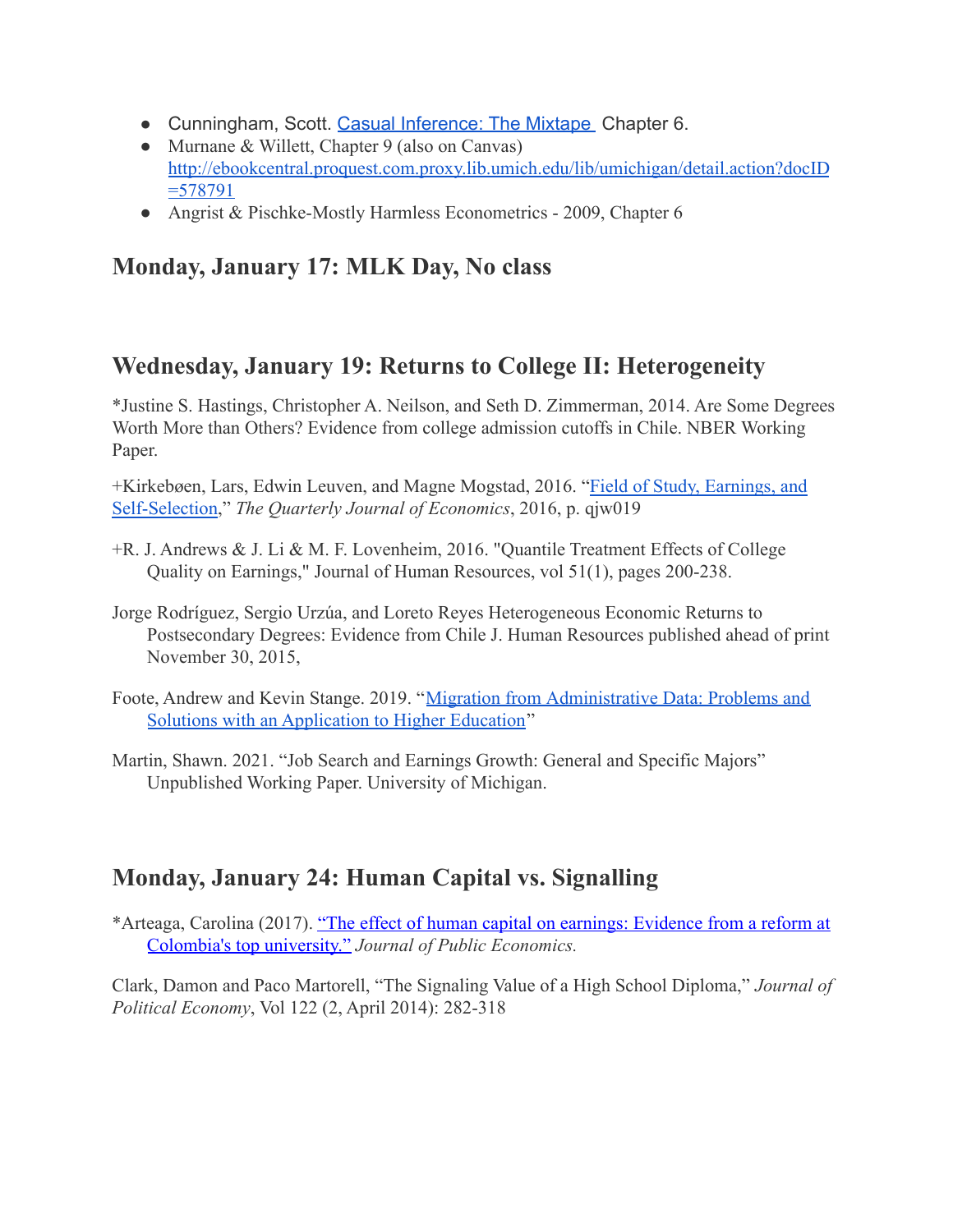# II. Effects of Student Aid

### **Wednesday, January 26: Need-based Grant Aid**

\*Scott-Clayton, Judith, 2017. *[Undergraduate Financial](https://www.amacad.org/sites/default/files/publication/downloads/CFUE_Financial-Aid.pdf) Aid in the United States*, (Cambridge, Mass.: American Academy of Arts & Sciences, 2017) - This provides a great overview of the history of financial aid, the main financial aid programs, and the empirical evidence. You should read these overviews in preparation for the discussion for the next two classes ( you don't need to get through them all before Wednesday). Try to get a sense of the different types of financial aid, their relative importance, and some of the empirical challenges to assessing their effects

\*Castleman, Benjamin L, and Bridget Terry Long. 2016. ["Looking beyond enrollment: The](https://www.journals.uchicago.edu/doi/full/10.1086/686643) [causal effect of need-based grants on college access, persistence, and graduation.](https://www.journals.uchicago.edu/doi/full/10.1086/686643)" Journal of Labor Economics, 34(4): 1023–1073.

Denning, J., B. Marx, and L. Turner, 2018. ProPelled: The Effects of Grants on Graduation, Earnings, and Welfare, *American Economic Journal: Applied Economics*, forthcoming. [US, RD]

Fack, Gabrielle and Julien Grenet, 2015. "Improving College Access and Success for Low-Income Students: Evidence from a Large Need-Based Grant Program" *American Economic Journal: Applied Economics* 2015, 7(2): 1-34.

Page, Lindsay C. and Judith Scott-Clayton, "Improving [college access in the United States:](https://doi.org/10.1016/j.econedurev.2016.02.009) [Barriers and policy responses](https://doi.org/10.1016/j.econedurev.2016.02.009)," *Economics of Education Review*, Volume 51, April 2016, Pages 4-22.

Angrist, J., and J. Pischke (2015). Mastering 'Metrics, Chapter 5.

- Deming, David and Susan Dynarski (2010). "Into College, Out of Poverty? Policies to Increase the Postsecondary Attainment of the Poor," in eds Phil Levine and David Zimmerman. Available as [NBER working paper 15387.](http://www.nber.org/papers/w15387)
- Dynarski, Susan, and Judith Scott-Clayton. "Financial [Aid Policy: Lessons from Research.](http://www.jstor.org/stable/23409489)" *The Future of Children* 23, no. 1 (2013): 67-91.
- Carruthers, Celleste and Jilleah G. Welch. (2018). [Not Whether, but Where? Pell Grants and](http://web.utk.edu/~ccarrut1/CarruthersWelch_2018-08-10.pdf) [College Choices](http://web.utk.edu/~ccarrut1/CarruthersWelch_2018-08-10.pdf). Forthcoming, *Journal of Public Economics*.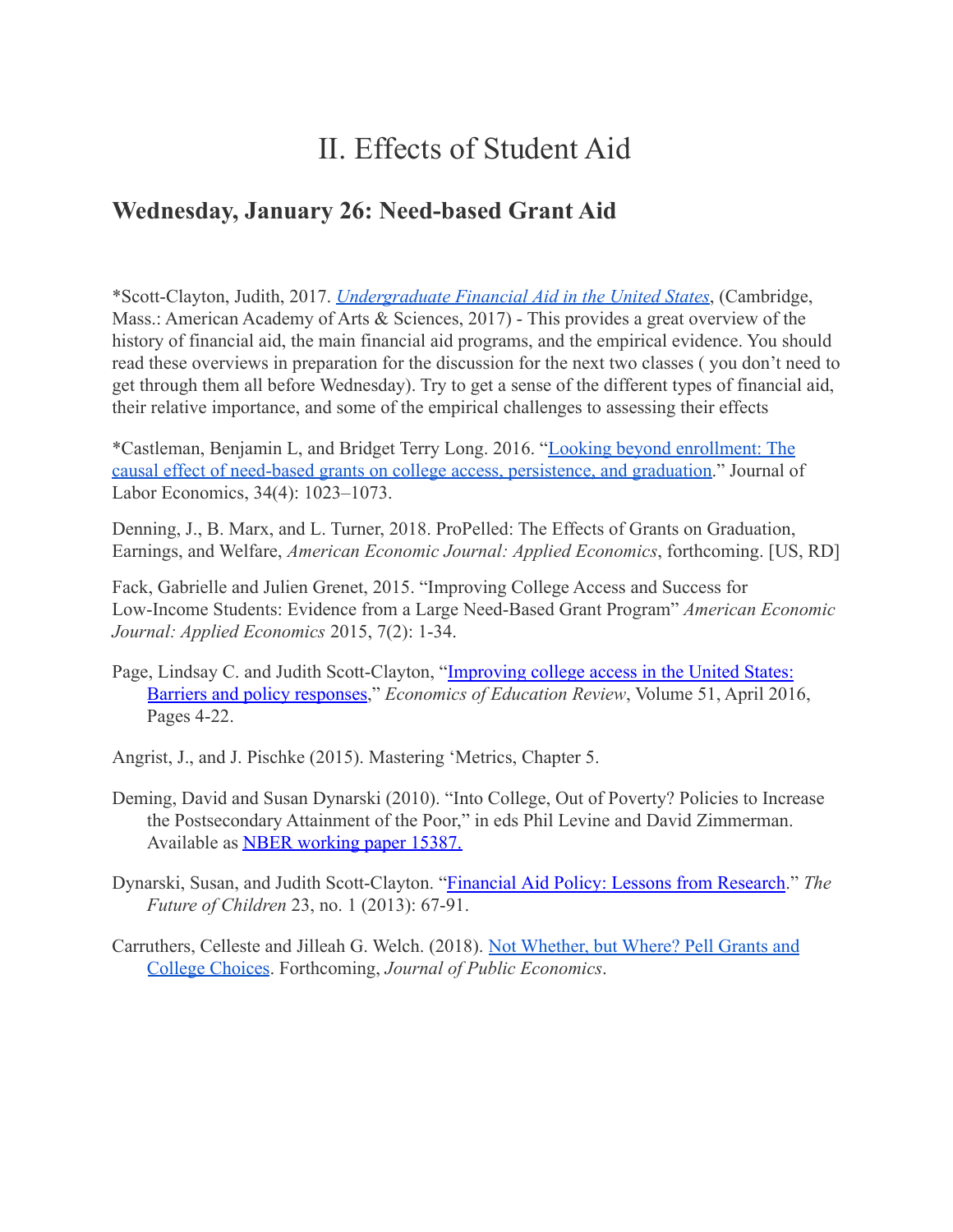### **Monday, January 31: Merit-based Grant Aid**

- \*Cohodes, S. R., & Goodman, J. S. (2014). "Merit aid, [college quality, and college completion:](https://www.aeaweb.org/articles?id=10.1257/app.6.4.251) [Massachusetts' Adams scholarship as an in-kind subsidy.](https://www.aeaweb.org/articles?id=10.1257/app.6.4.251)" *American Economic Journal: Applied Economics*, 6(4), 251-285. [also refer to online Appendix Tables]
- Scott-Clayton, J. (2011). On money and motivation [a quasi-experimental analysis of financial](http://jhr.uwpress.org/content/46/3/614.short) [incentives for college achievement.](http://jhr.uwpress.org/content/46/3/614.short) *Journal of Human Resources*, *46*(3), 614-646. - bounding
- Fitzpatrick, M. D., & Jones, D. (2016). Post-baccalaureate [migration and merit-based](https://doi.org/10.1016/j.econedurev.2016.07.002) [scholarships.](https://doi.org/10.1016/j.econedurev.2016.07.002) *Economics of Education Review*, *54*, 155-172.
- Sjoquist, D. L., & Winters, J. V. (2015). State merit [aid programs and college major: A focus on](https://www.journals.uchicago.edu/doi/pdfplus/10.1086/681108) [STEM.](https://www.journals.uchicago.edu/doi/pdfplus/10.1086/681108) *Journal of Labor Economics*, *33*(4), 973-1006.

Dynarski, Susan (2003). "Does Aid Matter? Measuring [the Effect of Student Aid on College](http://www.jstor.org.proxy.lib.umich.edu/stable/pdfplus/3132174.pdf) [Attendance](http://www.jstor.org.proxy.lib.umich.edu/stable/pdfplus/3132174.pdf) ." *American Economic Review* (March).

### **Wednesday, February 2: Student Loans**

\*Black, Sandra E., Jeffrey T. Denning, Lisa J. Dettling, Sarena Goodman, Lesley J. Turner, 2020. [Taking It to the Limit: Effects of Increased](https://umich.instructure.com/courses/391673/files/16644497/download?wrap=1) Student Loan Availability on Attainment, [Earnings, and Financial Well-Being](https://umich.instructure.com/courses/391673/files/16644497/download?wrap=1). NBER Working Paper No. 27658, August 2020.

Blatman, Chris (2010). [The Discussant's Art](https://chrisblattman.com/2010/02/22/the-discussants-art/)

+Solis, Alex (2017). "[Credit Access and College Enrollment](https://umich.instructure.com/courses/391673/files/16803287/download?wrap=1) *Journal of Political Economy*, 125(2 April): 562-622.

\*Marketwatch interview with Fenaba Addo on student loan debt and wealth

Akers, Beth and Matthew Chingos (2016). *[Game of Loans.](https://www-degruyter-com.proxy.lib.umich.edu/viewbooktoc/product/487048)* Princeton University Press. Chapters 1-3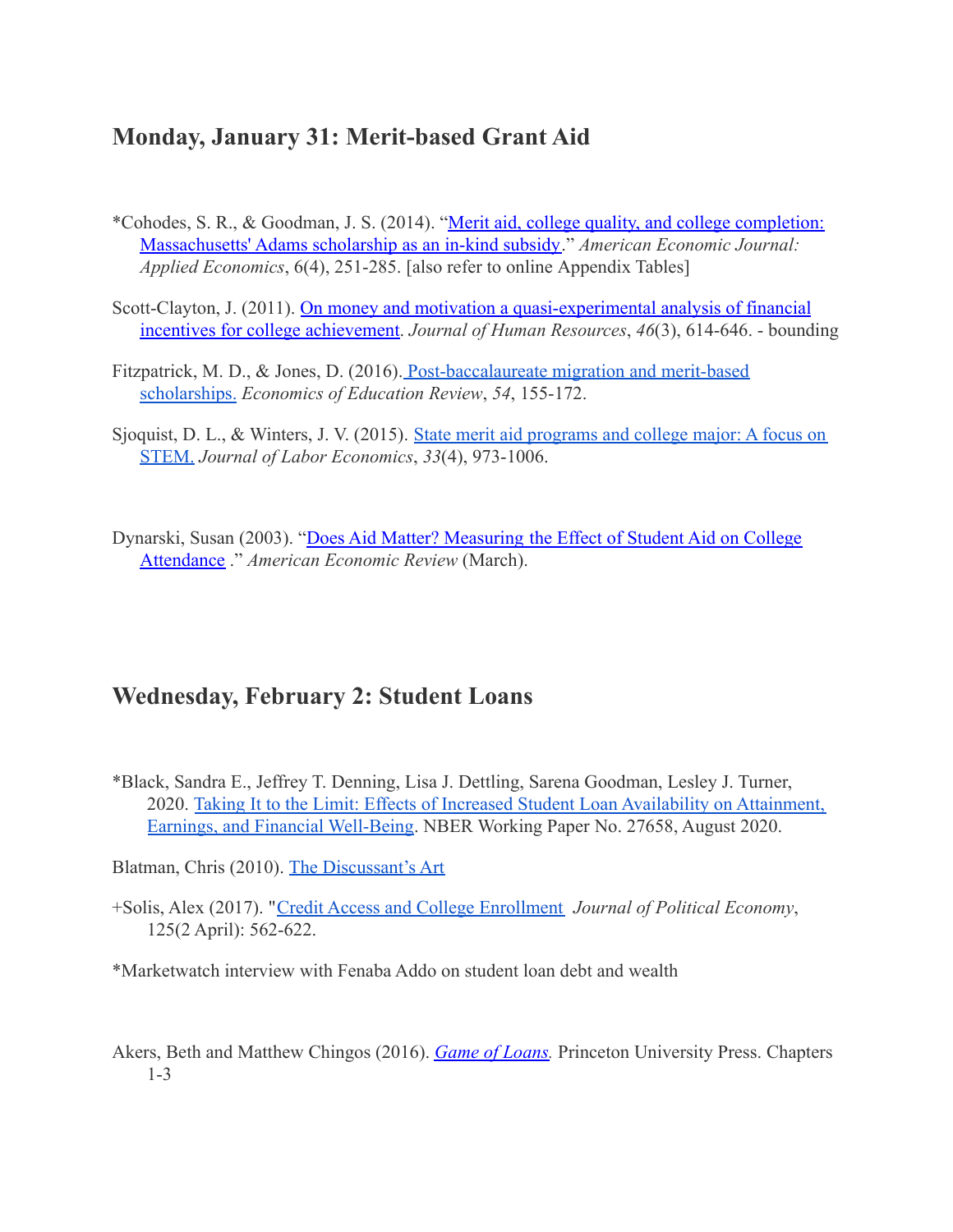- Baker, D. J. (2019). When average is not enough: Examining the variation in the influences on undergraduate debt Download When average is not enough: Examining the variation in the influences on undergraduate debt. AERA Open, 5(2), 1-26.
- Scott-Clayton, Judith. (2018). The looming student [loan default crisis is worse than we thought.](https://www.brookings.edu/research/the-looming-student-loan-default-crisis-is-worse-than-we-thought/) *Brookings Evidence Speaks Reports*, Vol. 2 No. 34.
- Cellini, Stephanie, and Rajeev Darolia (2017). "High [Costs, Low Resources, and Missing](http://journals.sagepub.com/doi/abs/10.1177/0002716217696255) [Information: Explaining Student Borrowing in the For-Profit Sector.](http://journals.sagepub.com/doi/abs/10.1177/0002716217696255)" *The ANNALS of the American Academy of Political and Social Science.*
- Looney, Adam and Constantine Yannelis (2015). "A crisis [in student loans? How changes in the](https://www.brookings.edu/bpea-articles/a-crisis-in-student-loans-how-changes-in-the-characteristics-of-borrowers-and-in-the-institutions-they-attended-contributed-to-rising-loan-defaults/) [characteristics of borrowers and in the institutions they attended contributed to rising loan](https://www.brookings.edu/bpea-articles/a-crisis-in-student-loans-how-changes-in-the-characteristics-of-borrowers-and-in-the-institutions-they-attended-contributed-to-rising-loan-defaults/) [defaults](https://www.brookings.edu/bpea-articles/a-crisis-in-student-loans-how-changes-in-the-characteristics-of-borrowers-and-in-the-institutions-they-attended-contributed-to-rising-loan-defaults/)." *Brookings Papers on Economic Activity*.
- Dynarski, Susan (2015). "[New Data Gives Clearer Picture](https://www.nytimes.com/2015/09/11/upshot/new-data-gives-clearer-picture-of-student-debt.html) of Student Debt." September 10. *New York Times*.
- Eaton et al, 2021. [STUDENT DEBT CANCELLATION IS PROGRESSIVE:](https://rooseveltinstitute.org/wp-content/uploads/2021/06/RI_StudentDebtCancellation_IssueBrief_202106.pdf) CORRECTING EMPIRICAL [AND CONCEPTUAL ERRORS](https://rooseveltinstitute.org/wp-content/uploads/2021/06/RI_StudentDebtCancellation_IssueBrief_202106.pdf)

### **Monday, February 7: Loan Nudges**

\*Marx, Benjamin and Lesley Turner (2019). "Student [Loan Nudges: Experimental Evidence on](https://www.aeaweb.org/articles?id=10.1257/pol.20180279) [Borrowing](https://www.aeaweb.org/articles?id=10.1257/pol.20180279)." *AEJ Applied Economics*, Vol 11 (2) May 2019.(pp. 108-41)

### **Wednesday, February 9: Free College / Place-based**

#### *GUEST: ODED GURANTZ from University of Missouri*

\*Bartik, T. J., Hershbein, B., & Lachowska, M. (2017). [The effects of the Kalamazoo Promise](https://research.upjohn.org/up_workingpapers/229/) [Scholarship on college enrollment, persistence, and completion.](https://research.upjohn.org/up_workingpapers/229/)

\*Gurantz, Oded. 2019 What Does Free Community College Buy? Early Impacts from the Oregon Promise. *Journal of Policy Analysis and Management*. Forthcoming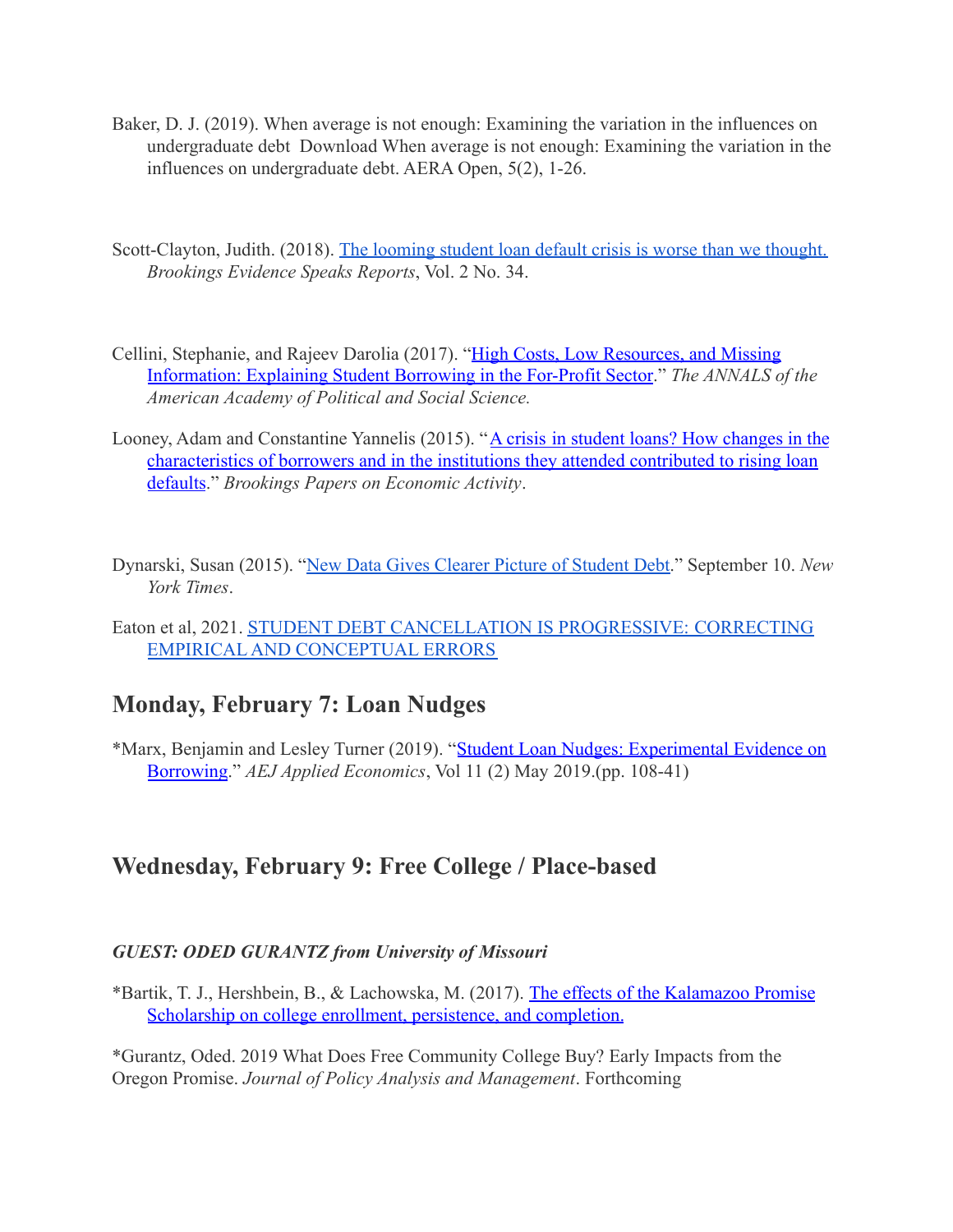+Carruthers, Celeste. 2019. "5 things to know about the Tennessee Promise Scholarship" Brown Center Chalkboard, Brookings Institution. May 6, 2019[.](https://www.brookings.edu/blog/brown-center-chalkboard/2019/05/06/five-things-to-know-about-the-tennessee-promise-scholarship/) [https://www.brookings.edu/blog/brown-center-chalkboard/2019/05/06/five-things-to-know-about](https://www.brookings.edu/blog/brown-center-chalkboard/2019/05/06/five-things-to-know-about-the-tennessee-promise-scholarship/) [-the-tennessee-promise-scholarship/](https://www.brookings.edu/blog/brown-center-chalkboard/2019/05/06/five-things-to-know-about-the-tennessee-promise-scholarship/)

<https://www.nytimes.com/2019/12/20/upshot/50-reasons-free-college-misunderstood.html>

- Page, L. C., Iriti, J. E., Lowry, D. J., & Anthony, A. M. (2018). [The Promise of Place-Based](https://doi.org/10.1162/edfp_a_00257) [Investment in Postsecondary Access and Success: Investigating the Impact of the Pittsburgh](https://doi.org/10.1162/edfp_a_00257) [Promise.](https://doi.org/10.1162/edfp_a_00257) *Education Finance and Policy*, (Just Accepted), 1-60.
- Harris, Douglas N., Raquel Farmer-Hinton, Debbie Kim, John Diamond, Tangela Blakely Reavis, Kelly Krupa Riflj, Hilary Lustik, & Bradley Carl. (2018). [The promise of free](https://www.brookings.edu/wp-content/uploads/2018/09/GS_9202018_Free-College.pdf) [college \(and its potential pitfalls\).](https://www.brookings.edu/wp-content/uploads/2018/09/GS_9202018_Free-College.pdf) Brown Center on Education Policy at Brookings.

# **Monday, February 14: Free College in Reverse**

\*Andrews, Rodney and Kevin Stange. 2019. "Price Regulation, [Price Discrimination, and](https://www.aeaweb.org/articles?id=10.1257/pol.20170306) [Equality of Opportunity in Higher Education: Evidence from Texas"](https://www.aeaweb.org/articles?id=10.1257/pol.20170306) *American Economic Journal: Economic Policy*, 11(4): 31–65

\*[Murphy, Richard, Judith Scott-Clayton, and Gillian](https://www.sciencedirect.com/science/article/pii/S0272775717306404?via%3Dihub) Wyness, 2019. The end of free college in [England: Implications for enrolments, equity, and quality](https://www.sciencedirect.com/science/article/pii/S0272775717306404?via%3Dihub). *Economics of Education Review*. 71: 7-22.

#### OR

Murphy, Richard, Judith Scott-Clayton, and Gillian Wyness, 2017. "[Lessons from the end of free](https://www.brookings.edu/research/lessons-from-the-end-of-free-college-in-england/) [college in England"](https://www.brookings.edu/research/lessons-from-the-end-of-free-college-in-england/). Evidence Speaks Reports 2 (13). Washington, DC: The Brookings **Institution** 

Azmat, Ghazla and Stefania Simion, 2019. "Higher Education Funding Reforms: A Comprehensive Analysis of Educational and Labor Market Outcomes in England" unpublished working paper.

## **Wednesday, February 16: Mixed Methods**

#### *Guest: Prof. Megan Tompkins-Stange*

\*IES Grant Proposal: Early First-Dollar Categorical Need-based Aid – A New Model for Making College Affordable? Stange (PI), Michelmore(co-PI), Tompkins-Stange (co-PI)

\*Others TBD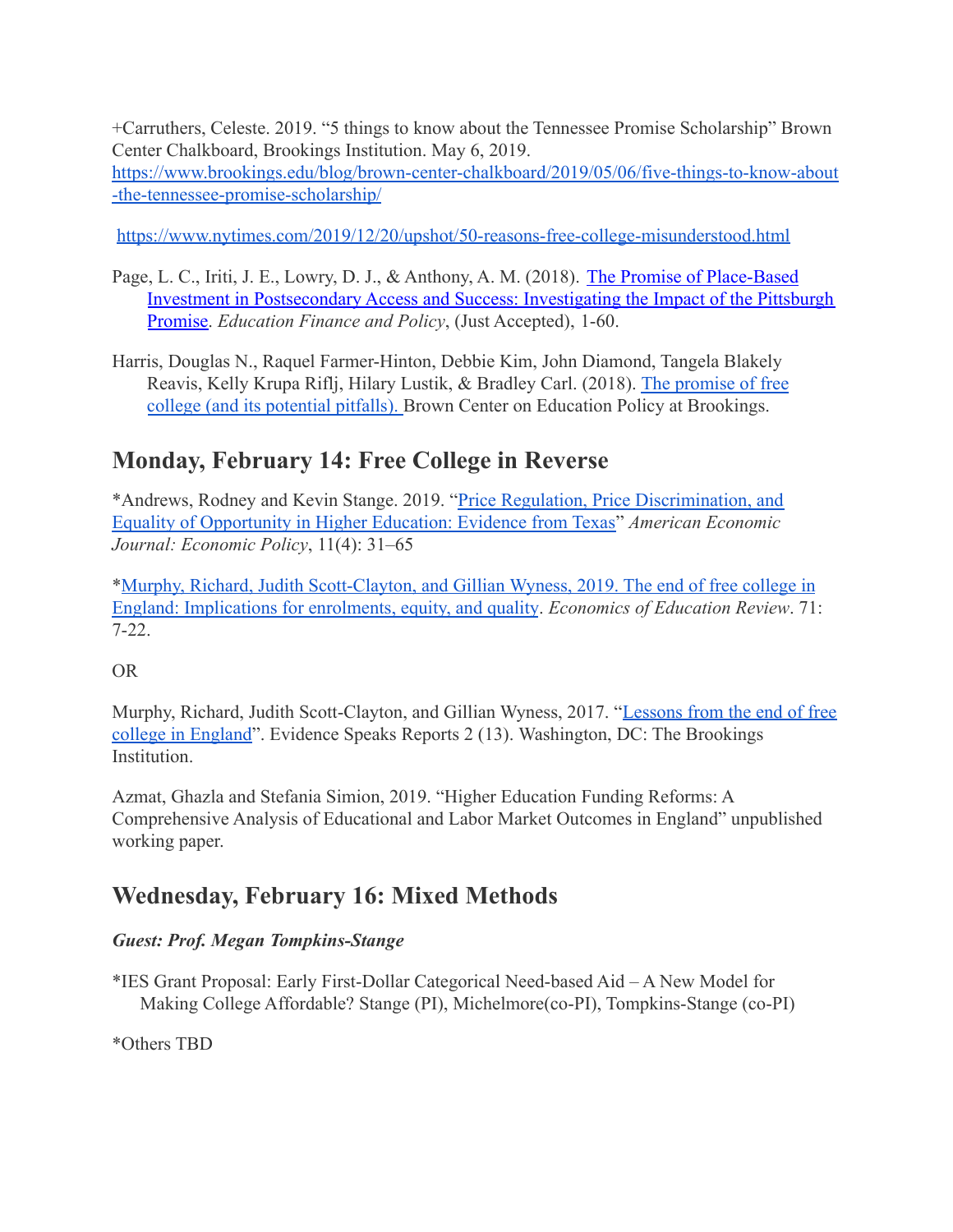# **Monday, February 21: Differential Pricing**

Methodologically we will discuss problems with the "two-way fixed effect" version of the difference-in-differences model and also workshop Assignment 2 as we discuss my paper on differential pricing.

\*Stange, K. (2015). [Differential Pricing in Undergraduate](http://www-personal.umich.edu/~kstange/papers/StangeDifferentialPricing2015.pdf) Education: Effects on Degree [Production by Field.](http://www-personal.umich.edu/~kstange/papers/StangeDifferentialPricing2015.pdf) Journal of Policy Analysis and Management, 34 (1), 107-135.

Blog post by [Pam Jakeila](https://blogs.worldbank.org/impactevaluations/what-are-we-estimating-when-we-estimate-difference-differences) on the Bacon decomposition

- Goodman-Bacon, Andrew, 2019. So you've been told to [do my difference-in-differences thing:](https://cdn.vanderbilt.edu/vu-my/wp-content/uploads/sites/2318/2019/10/09023516/so_youve_been_told_dd_10_9_2019.pdf) [A guide.](https://cdn.vanderbilt.edu/vu-my/wp-content/uploads/sites/2318/2019/10/09023516/so_youve_been_told_dd_10_9_2019.pdf)
- de Chaisemartin, Clément and d'Haultfoeuille, Xavier, [Two-Way Fixed Effects and](https://papers.ssrn.com/sol3/papers.cfm?abstract_id=3980758) [Differences-in-Differences with Heterogeneous Treatment Effects: A Survey](https://papers.ssrn.com/sol3/papers.cfm?abstract_id=3980758) (December 8, 2021). Available at SSRN: <https://ssrn.com/abstract=>
- Roth, Jonathan, Pedro H. C. Sant'Anna, Alyssa Bilinski, John Poe. 2021. [What's Trending in](https://jonathandroth.github.io/assets/files/DiD_Review_Paper.pdf) [Difference-in-Differences? A Synthesis of the Recent Econometrics Literature](https://jonathandroth.github.io/assets/files/DiD_Review_Paper.pdf)

[Thread by @agoodmanbacon: In light of this question, I thought I'd do a little thread on purely](https://threadreaderapp.com/thread/1165643395844493313.html) [practical event-study stuff. No theory, just a bunch of pictures of ho…](https://threadreaderapp.com/thread/1165643395844493313.html)

Summary of the summaries by David Makenzie: [https://blogs.worldbank.org/impactevaluations/new-synthesis-and-key-lessons-recent-differenc](https://blogs.worldbank.org/impactevaluations/new-synthesis-and-key-lessons-recent-difference-differences-literature?cid=SHR_BlogSiteShare_EN_EXT) [e-differences-literature?cid=SHR\\_BlogSiteShare\\_EN\\_EXT](https://blogs.worldbank.org/impactevaluations/new-synthesis-and-key-lessons-recent-difference-differences-literature?cid=SHR_BlogSiteShare_EN_EXT)

Twitter thread: <https://twitter.com/cdechaisemartin/status/1468593836976971780?s=11>

DiD workshop: <https://www.youtube.com/watch?v=I5wt3eE5Q5I>

# **Wednesday, February 23: Affirmative Action Bans and Synthetic Controls**

\*Hinrichs, Peter 2012. "The Effects of Affirmative [Action Bans on College Enrollment,](https://www.mitpressjournals.org/doi/10.1162/REST_a_00170) [Educational Attainment, and the Demographic Composition of Universities.](https://www.mitpressjournals.org/doi/10.1162/REST_a_00170)" Review of Economics and Statistics, Volume 94 | Issue 3 | August 2012 p.712-722

\*McClelland Robert and Gault, Sarah , 2017. *The Synthetic [Control Method as a](https://www.urban.org/sites/default/files/publication/89246/the_synthetic_control_method_as_a_tool_0.pdf) Tool to [Understand State Policy](https://www.urban.org/sites/default/files/publication/89246/the_synthetic_control_method_as_a_tool_0.pdf)*. Urban Institute, March 2017.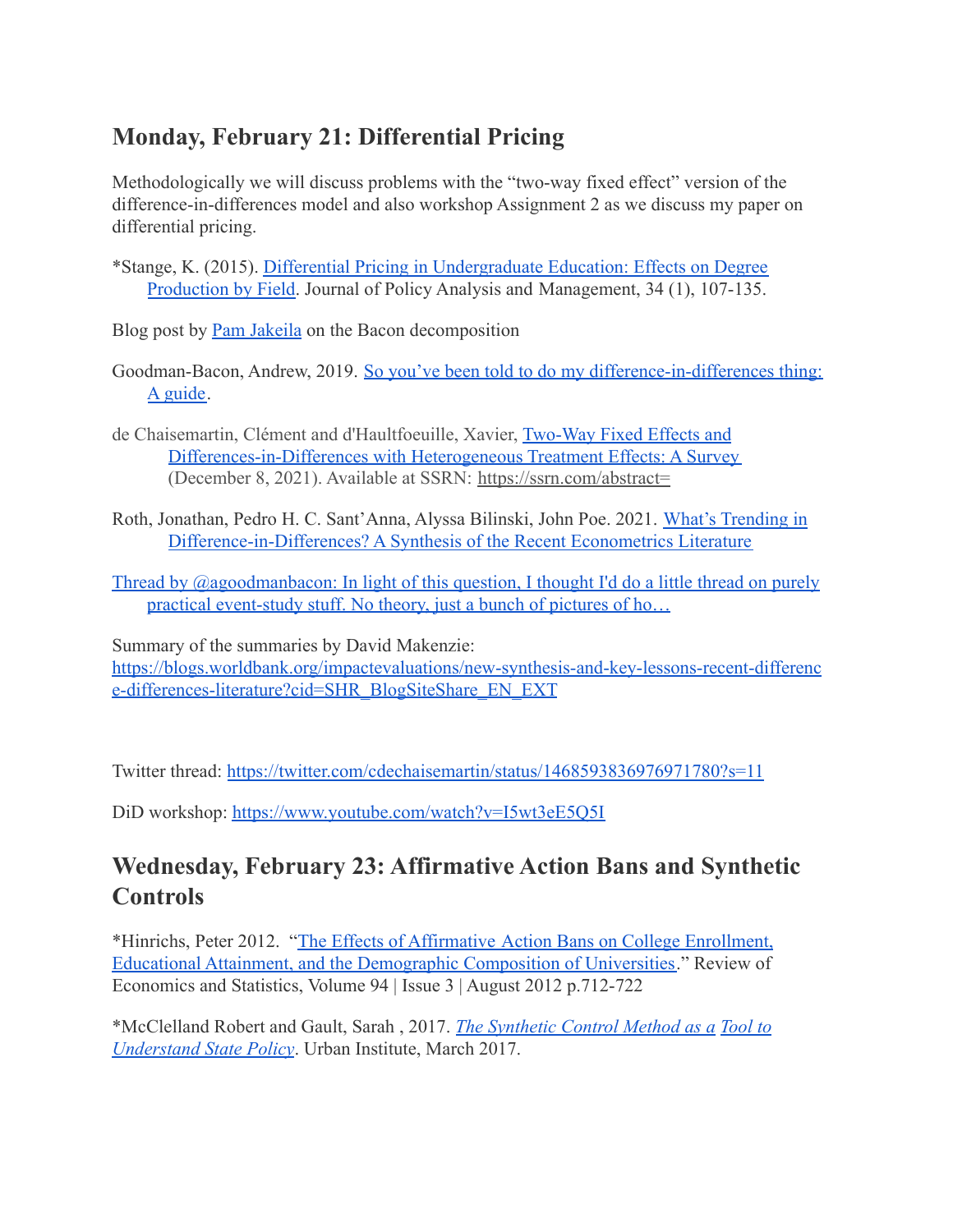+Baker Dominique, 2019. "[Pathways to Racial Equity in Higher Education: Modeling the](https://journals.sagepub.com/doi/10.3102/0002831219833918) [Antecedents of State Affirmative Action Bans](https://journals.sagepub.com/doi/10.3102/0002831219833918)." American Education Research Journal, March 6, 2019.

OR "[Why might states ban affirmative action](https://www.brookings.edu/blog/brown-center-chalkboard/2019/04/12/why-might-states-ban-affirmative-action/)?" Brookings Brown Center Chalkboard. Friday, April 12, 2019

For reference:

Abadie, Alberto, 2021. [Using Synthetic Controls: Feasibility,](https://economics.mit.edu/files/17847) Data Requirements, and [Methodological Aspects.](https://economics.mit.edu/files/17847) *Journal of Economic Literature* 59(2), 391–425)

[Stata command synth](https://web.stanford.edu/~jhain/synthpage.html)

Zachary Bleemer, Affirmative Action, Mismatch, and Economic Mobility after California's Proposition 209, The Quarterly Journal of Economics, Volume 137, Issue 1, February 2022, Pages 115–160, <https://doi.org/10.1093/qje/qjab027>

# III. Transfer, Text as Data, & Course Content

# **Monday, March 7: Community College & Transfer I**

\*Rouse, Ceclia E. 1995. "Democratization or Diversion? The Effect of Community Colleges on Educational Attainment." *Journal of Business & Economic Statistics*, Vol. 13, No. 2, JBES Symposium on Program and Policy Evaluation (Apr., 1995), pp. 217-224 (8 pages)

\* Mountjoy, Jack. 2019. [Community Colleges and Upward](https://f17b4d08-a-62cb3a1a-s-sites.googlegroups.com/site/jackmountjoyeconomics/Mountjoy_2019_Community_Colleges_and_Upward_Mobility.pdf?attachauth=ANoY7cpg4rQspc9yEZ9qcklqw8Nhq_8Rl7tyJ39BSTBoC3B4MySZtKFSBegjPXNZd4j4qJPJy1CUbvI3TekQLePoAi8_ZGmUkj8MAdLZRx1ejBHH5fB1IWwmazUqa7-KYMeC2eZFpoiZ0eUlUaDzqrYRjn0qymdFi010EzN0Ln9GCiXcM4Hf0RMLXRa4sXQWKJw3c89WsTujzgVj1qBua7R1N62uMJcJUQ--s2PI1WpPy5nU06YZAgz1a6GX84Isqw_6KuHO3BWrzh1DgH_2SwMLAqhDk8wjDA%3D%3D&attredirects=0) Mobility. unpublished working paper. Watch this nice video summarizing this paper by Econimate: [Community Colleges and](https://www.youtube.com/watch?v=TkGDowj96m4) [Upward Mobility](https://www.youtube.com/watch?v=TkGDowj96m4) This has some pretty advanced econometrics that we won't fully get into. Just try to get the broad ideas.

# **Wednesday, March 9: Community College & Transfer II**

#### *GUEST: Rachel Baker from University of California at Irvine*

Baker, Rachel, Elizabeth Friedmann, and Michal Kurlaender, 2021. [Improving the Community](https://www.edworkingpapers.com/sites/default/files/ai21-359.pdf) [College Transfer Pathway to the Baccalaureate: The Effect of California's Associate Degree for](https://www.edworkingpapers.com/sites/default/files/ai21-359.pdf) [Transfer](https://www.edworkingpapers.com/sites/default/files/ai21-359.pdf) EdWorkingPaper No. 21-359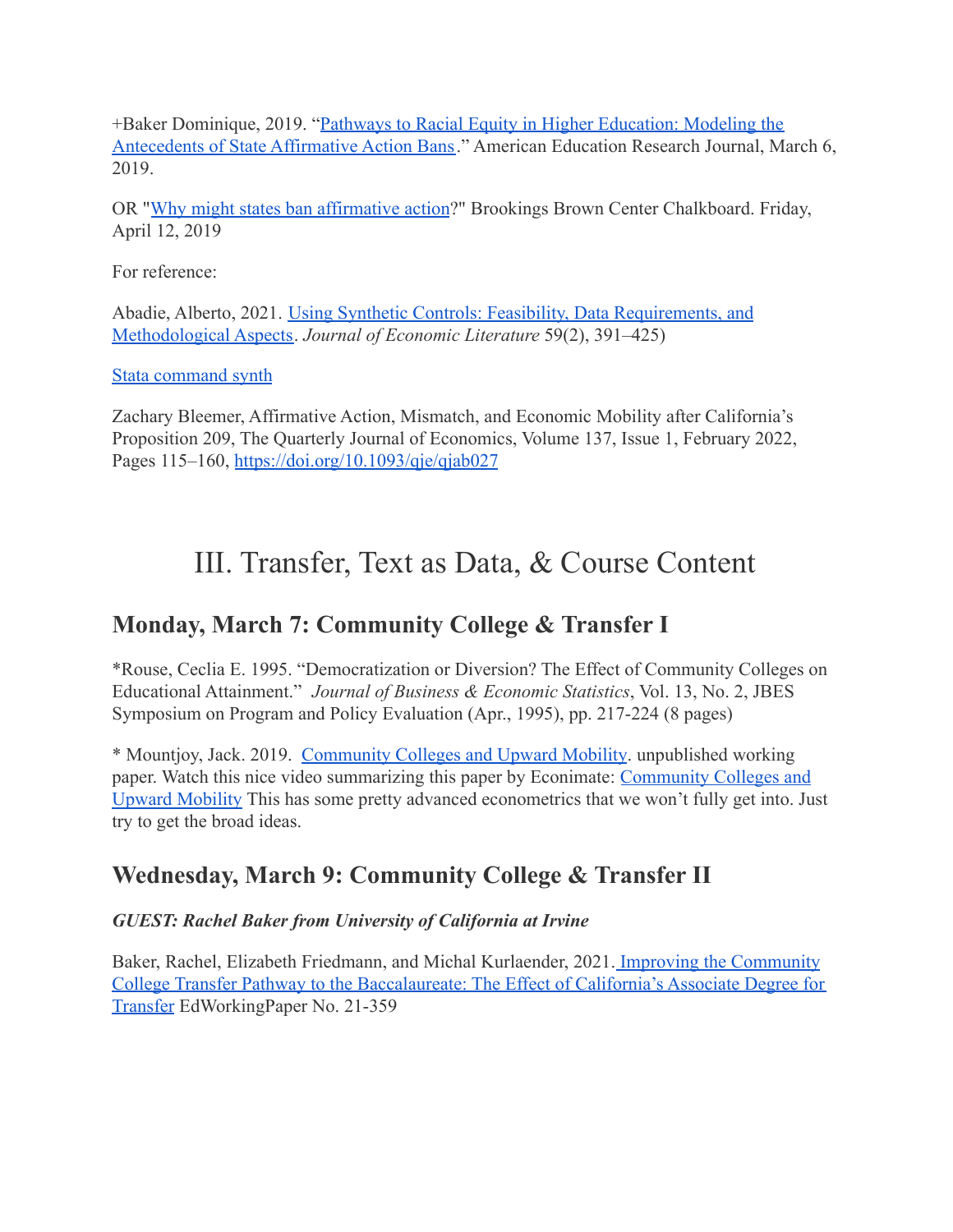## **Monday, March 14: Text as Data and Machine Learning Intro**

Lily Fesler, Thomas Dee, Rachel Baker & Brent Evans (2019) Text as Data Methods for Education Research, Journal of Research on Educational Effectiveness, 12:4, 707-727, DOI: [10.1080/19345747.2019.1634168](https://doi-org.proxy.lib.umich.edu/10.1080/19345747.2019.1634168)

Gentzkow, M., Kelly, B. T., & Taddy, M. (2017). *Text as Data* (NBER Working Paper Series No. 23276). Cambridge, MA: NBER.

Davis, Jonathan M.V., and Sara B. Heller. 2017. "Using Causal Forests to Predict Treatment Heterogeneity: An Application to Summer Jobs." American Economic Review, 107 (5): 546-50.: <https://www.aeaweb.org/articles?id=10.1257/aer.p20171000>

## **Wednesday, March 16: ML to classify postsecondary content**

Readings TBD

<https://www.statlearning.com/>

One application by Black, Denning, Rothstein 2021:

[https://eml.berkeley.edu/~jrothst/workingpapers/top\\_ten\\_06\\_2021.pdf](https://eml.berkeley.edu/~jrothst/workingpapers/top_ten_06_2021.pdf)

<https://scikit-learn.org/stable/modules/generated/sklearn.ensemble.RandomForestClassifier.html>

Non-tech guide to random forest

<https://towardsdatascience.com/random-forest-29cf337c68d4>

From CJ: [https://lost-stats.github.io/Machine\\_Learning/Machine\\_Learning.html](https://lost-stats.github.io/Machine_Learning/Machine_Learning.html)

[https://lost-stats.github.io/Machine\\_Learning/random\\_forest.html](https://lost-stats.github.io/Machine_Learning/random_forest.html)

And in stata:

<https://statalasso.github.io/>

Nick HK's package in Stata that runs ML scripts in R

<https://github.com/NickCH-K/MLRtime/>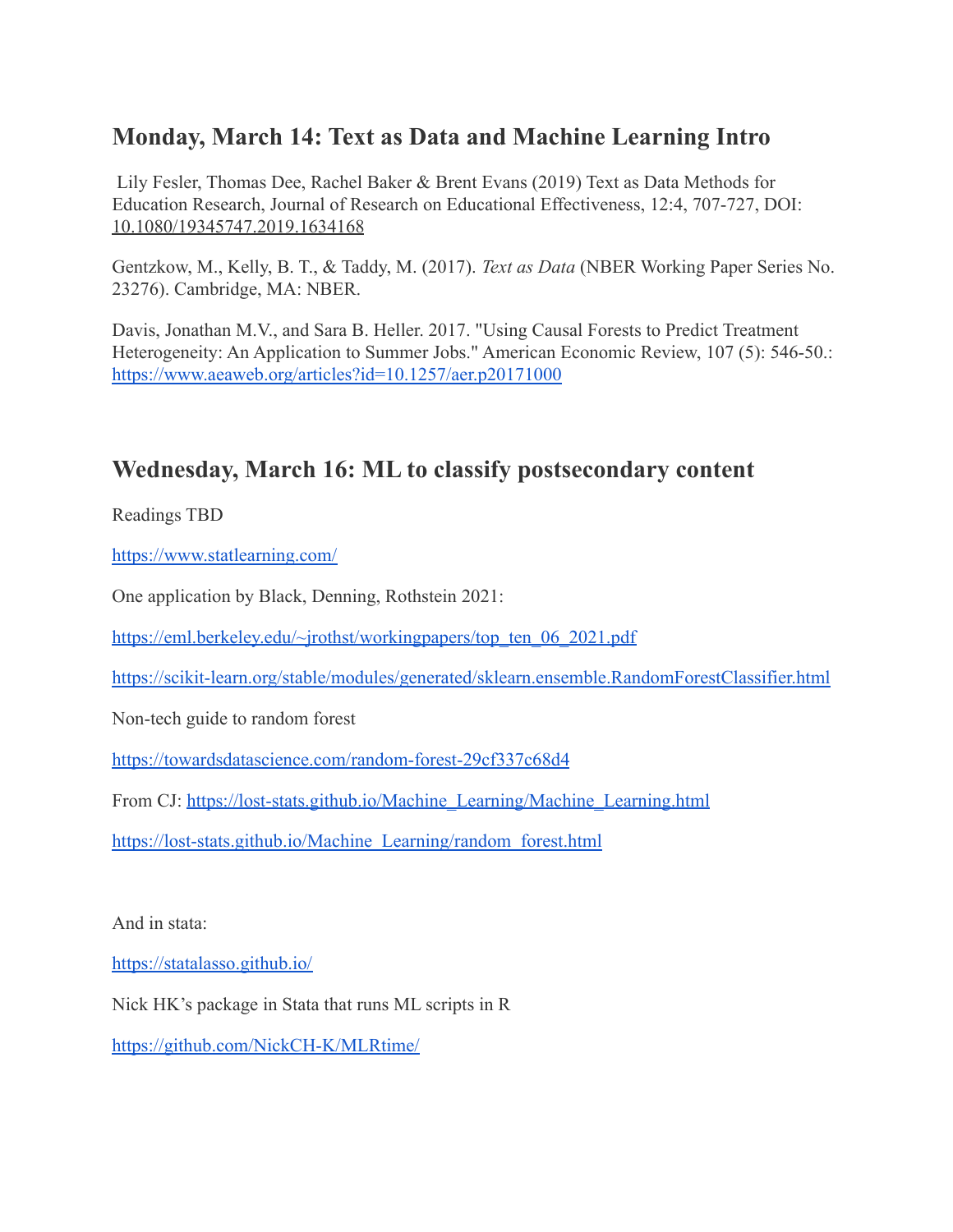# IV. Higher Education Funding

## **Monday, March 21: Funding and financing**

\*Webber, Douglas (2017). "[State divestment and tuition](https://www.sciencedirect.com/science/article/pii/S0272775717303618) at public institutions." *Economics of Education Review, 60*

\*Archibald and Feldman, 2018. "Drivers of the Rising [Price of a College Education"](https://www.mhec.org/sites/default/files/resources/mhec_affordability_series7_20180730_2.pdf) Midwestern Higher Education Compact Policy Report, August 2018.

Review just for background:

- *[State Higher Education Finance: Fiscal Year 2017.](http://www.sheeo.org/projects/shef-%E2%80%94-state-higher-education-finance)* State Higher Education Executive Officers **Association**
- Mitchell, Michael, Michael Leachman, and Kathleen Masterson (2017). "[A lost decade in higher](https://www.cbpp.org/sites/default/files/atoms/files/2017_higher_ed_8-22-17_final.pdf) [education funding](https://www.cbpp.org/sites/default/files/atoms/files/2017_higher_ed_8-22-17_final.pdf)." Center on Budget and Policy Priorities*.*
- Hemelt, Steve, Kevin Stange, Fernando Furquim, Andrew Simon, and John Sawyer, 2019. "Why is Math Cheaper than English? Understanding Cost Differences in Higher Education" NBER Working Paper

## **Wednesday, March 23: Funding and completion**

\*Bound, John, Michael F. Lovenheim, and Sarah Turner (2010). "[Why Have College](https://www.aeaweb.org/articles?id=10.1257/app.2.3.129) [Completion Rates Declined? An Analysis of Changing Student Preparation and Collegiate](https://www.aeaweb.org/articles?id=10.1257/app.2.3.129) [Resources.](https://www.aeaweb.org/articles?id=10.1257/app.2.3.129)" *American Economic Journal: Applied Economics*, vol. 2(3), pages 129-157.

\*Denning Jeffrey T Eric R. Eide Merrill Warnick Why [Have College Completion Rates](https://www.iza.org/publications/dp/12411/why-have-college-completion-rates-increased) [Increased?](https://www.iza.org/publications/dp/12411/why-have-college-completion-rates-increased) IZA Discussion Paper No. 12411.

# **Monday, March 28: Price caps & Spending**

- \*Deming, David and Chris Walters, 2018. The Impact [of State Budget Cuts on U.S.](https://eml.berkeley.edu//~crwalters/papers/deming_walters.pdf) [Postsecondary Attainment.](https://eml.berkeley.edu//~crwalters/papers/deming_walters.pdf) Unpublished working paper.
- \*Deming, David and Christopher Walters (2017). "The [Impact of Price Caps and Spending Cuts](http://www.nber.org/papers/w23736) [on U.S. Postsecondary Attainment](http://www.nber.org/papers/w23736)." NBER working paper 23736.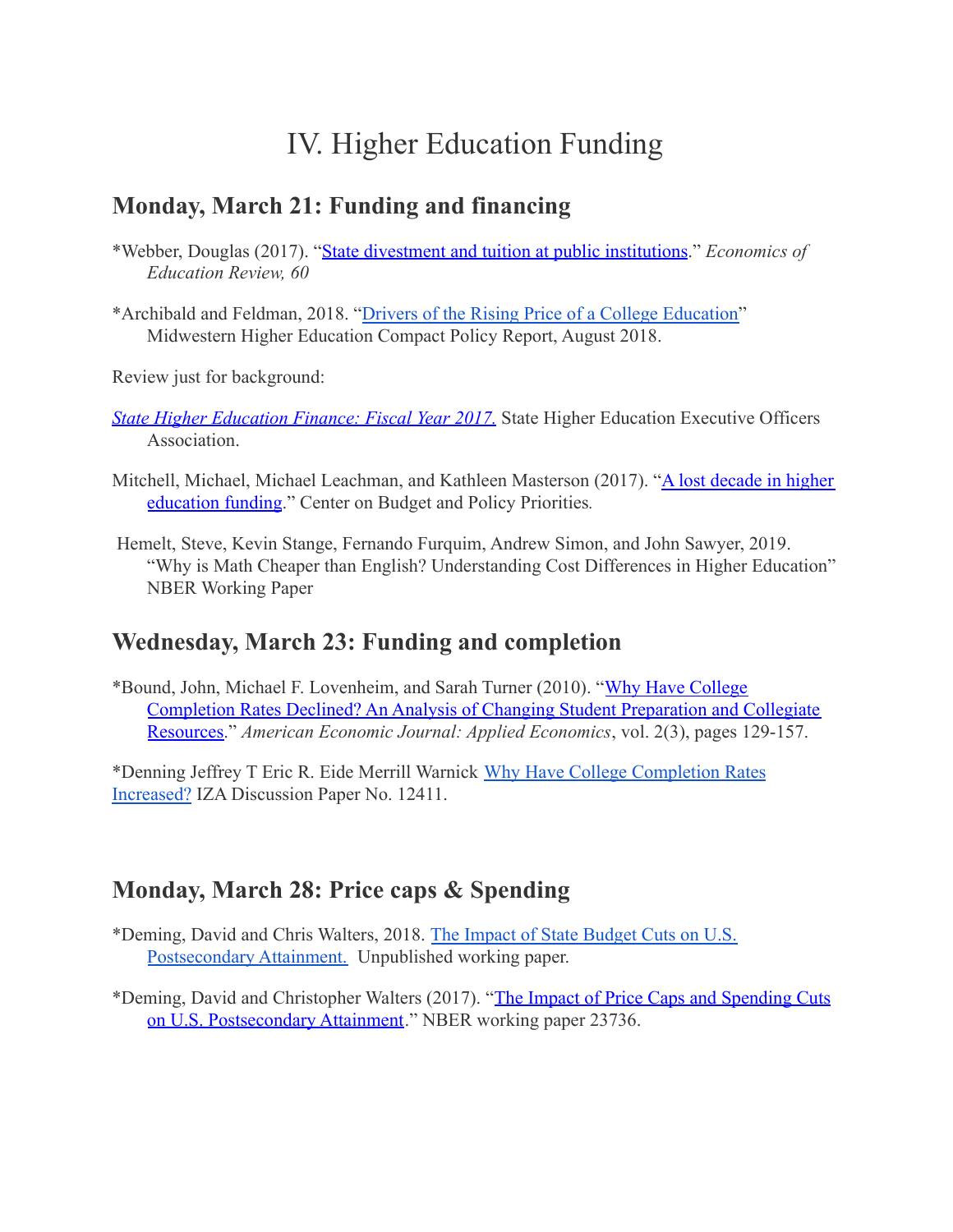# V. College Quality, College Choice, Online

### **Wednesday, March 30: College quality & accountability**

\*Dale, S. B., & Krueger, A. B. (2014). Estimating [the effects of college characteristics over the](http://jhr.uwpress.org/content/49/2/323.short) [career using administrative earnings data](http://jhr.uwpress.org/content/49/2/323.short). *Journal of Human Resources*, *49*(2), 323-358.

+Mountjoy & Hickman

- + SKIM Deming, David and David Figlio (2016). "Accountability [in US Education: Applying](https://www.aeaweb.org/articles?id=10.1257/jep.30.3.33) [Lessons from K-12 Experience to Higher Education."](https://www.aeaweb.org/articles?id=10.1257/jep.30.3.33) *Journal of Economic Perspectives.*
- Anelli, M. Returns to elite university education: a quasi-experimental analysis Journal of the European Economic Association, Volume 18, Issue 6, December 2020, Pages 2824–2868

### **Monday, April 4: College choice (discrete choice models)**

- \*Delavande, Adeline and Basit Zafar, 2018. "University Choice: The Role of Expected Earnings, Non-pecuniary Outcomes and Financial Constraints." forthcoming, Journal of Political Economy
- +Jacob, B., B. McCall, and K. Stange. 2018. "College [as Country Club: Do Colleges Cater to](https://www.journals.uchicago.edu/doi/10.1086/694654?mobileUi=0) [Students' Preferences for Consumption](https://www.journals.uchicago.edu/doi/10.1086/694654?mobileUi=0)?" Journal of Labor Economics, 36(2): 309-348.
- Hastings, Justine, Christopher A. Neilson, and Seth D. Zimmerman, 2015. "The Effects of Earnings Disclosure on College Enrollment Decisions." NBER Working Paper No. 21300 June 2015

## **Wednesday, April 6 For-profits**

- \*Cellini, Stephanie and Nicholas Turner (2018). "Gainfully [Employed? Assessing the](http://jhr.uwpress.org/content/early/2018/01/25/jhr.54.2.1016.8302R1.abstract) [Employment and Earnings of For-Profit College Students Using Administrative Data](http://jhr.uwpress.org/content/early/2018/01/25/jhr.54.2.1016.8302R1.abstract)." *Journal of Human Resources*. NBER Working Paper here: <https://www.nber.org/papers/w22287.pdf>
- Cellini, Stephanie Riegg, Rajeev Darolia, and Lesley J. Turner, "Where Do Students Go When For-Profit Colleges Lose Federal Aid?" *American Economic Journal: Economic Policy*, forthcoming. [\[NBER Working Paper No. 22967](https://www.nber.org/papers/w22967)]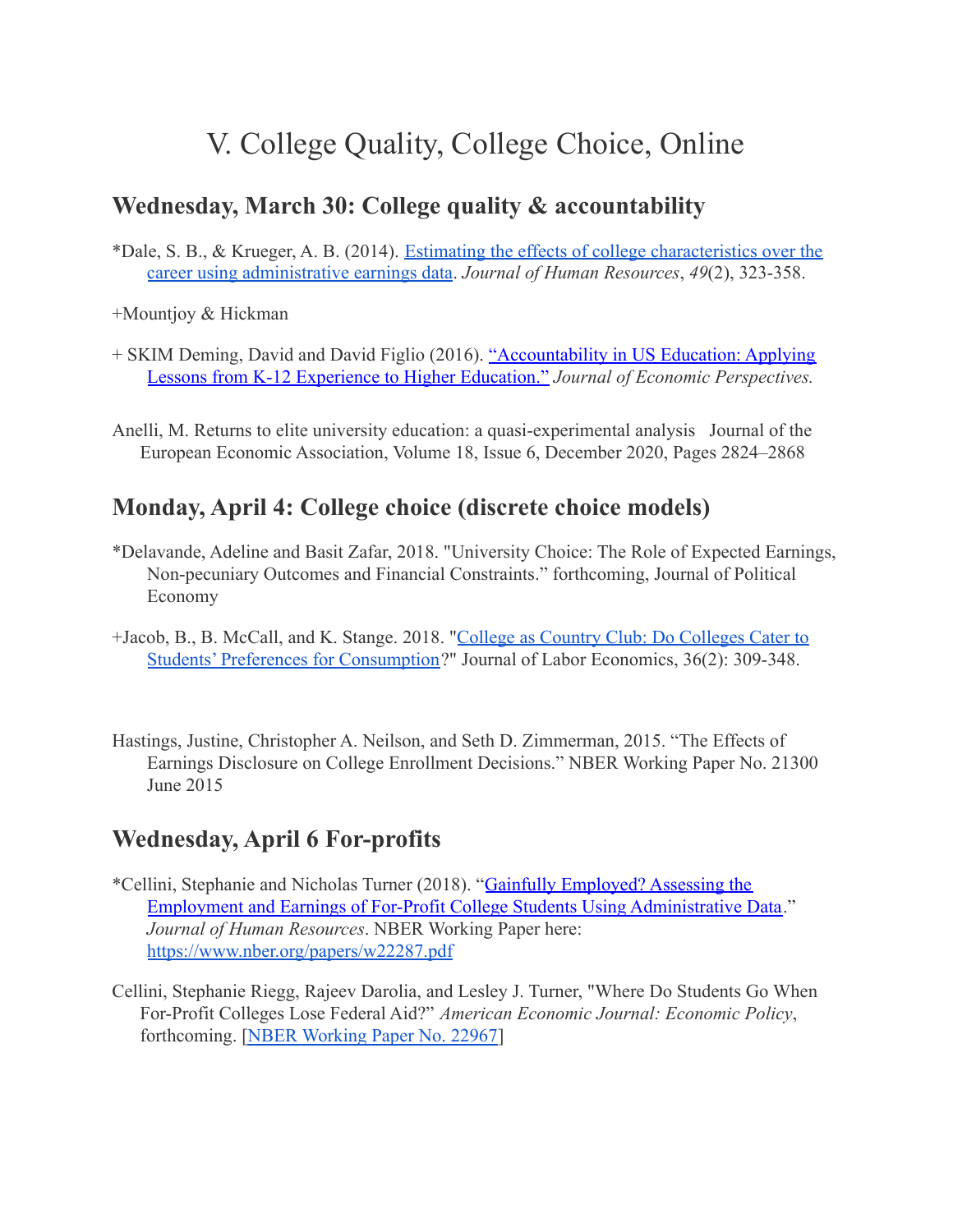- Cellini, Stephanie Riegg, Cory Koedel, Gregory Gilpin, &Christiana Stoddard, (2017). [Point-Counterpoint: Should For-Profit Colleges Receive Federal Student Aid](https://onlinelibrary.wiley.com/toc/15206688/36/4)? *Journal of Policy Analysis and Management* Volume36, Issue4, Fall 2017: 933-956.
- Gilpin, Gregory A., Saunders, Joseph and Stoddard, Christiana, (2015), [Why has for-profit](https://econpapers.repec.org/RePEc:eee:ecoedu:v:45:y:2015:i:c:p:53-63) [colleges' share of higher education expanded so rapidly? Estimating the responsiveness to](https://econpapers.repec.org/RePEc:eee:ecoedu:v:45:y:2015:i:c:p:53-63) [labor market changes,](https://econpapers.repec.org/RePEc:eee:ecoedu:v:45:y:2015:i:c:p:53-63) *Economics of Education Review*, 45, issue C, p. 53-63.

# **Monday, April 11: Online**

We'll discuss, in a pretty unstructured way, many of the themes in the Deming article. What do you think will/should happen? The two other articles are key pieces of evidence on the effects of online.

Deming, David. 2020. [Online Learning Should Return](https://www.nytimes.com/2020/04/09/business/online-learning-virus.html?referringSource=articleShare) to a Supporting Role NYT April 9, 2020

\*Bettinger, Eric P., Lindsay Fox, Susanna Loeb, and Eric S. Taylor. 2017. "[Virtual Classrooms:](https://www.aeaweb.org/articles?id=10.1257/aer.20151193) [How Online College Courses Affect Student Success](https://www.aeaweb.org/articles?id=10.1257/aer.20151193)." American Economic Review, 107 (9): 2855-75.

\*Goodman, Joshua Julia Melkers, and Amanda Pallais, 2019. "[Can Online Delivery Increase](https://www.journals.uchicago.edu/doi/10.1086/698895) [Access to Education?](https://www.journals.uchicago.edu/doi/10.1086/698895)," Journal of Labor Economics 37, no. 1 (January 2019): 1-34.

Koefed Westpoint paper

# **Wednesday, April 13: Reviewing others' work**

TBD

**Monday, April 18: Wrap-up**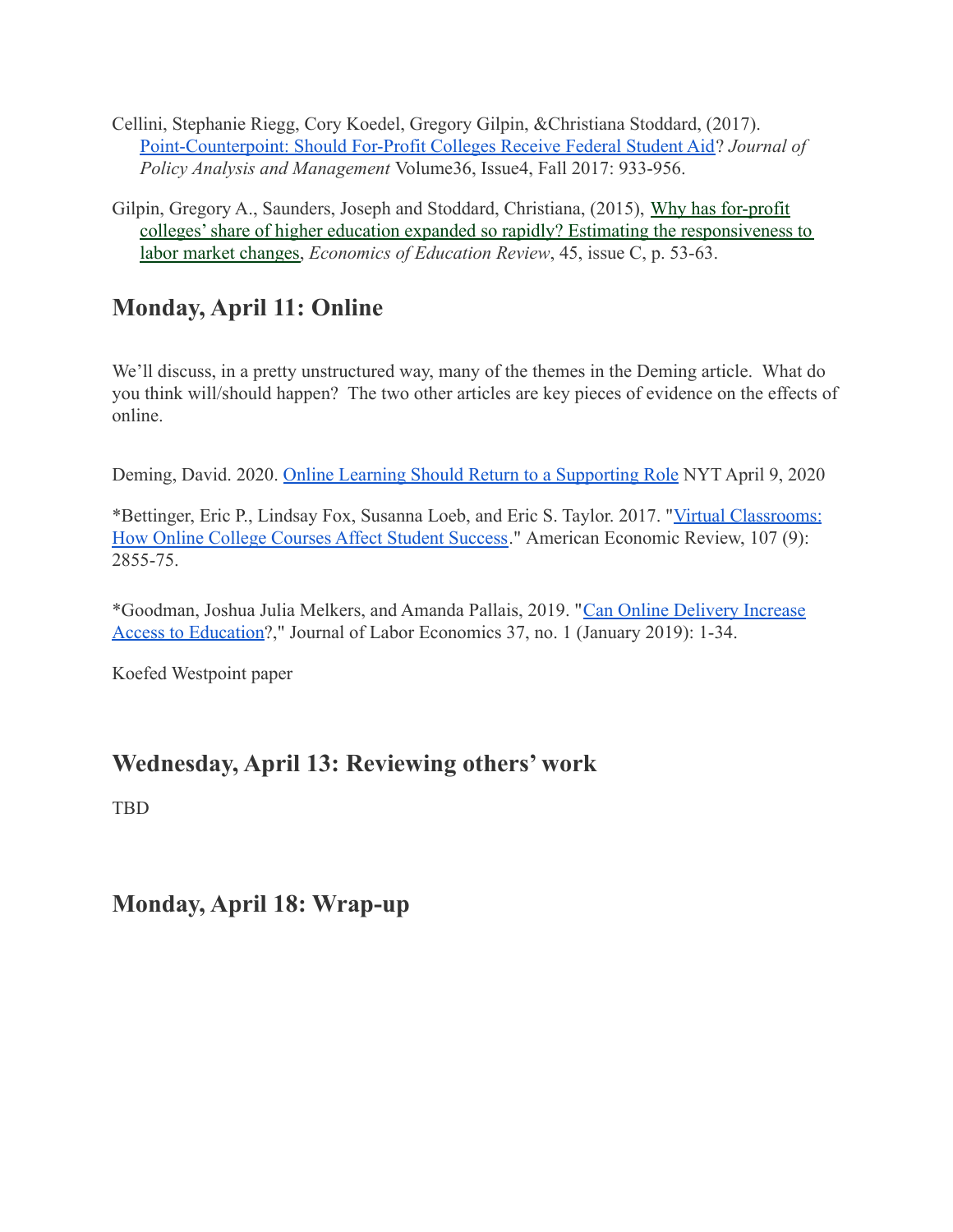Holding Place for Other References

Diff-in-Diff References

Overview:

de Chaisemartin, Clément and d'Haultfoeuille, Xavier, Two-Way Fixed Effects and Differences-in-Differences with Heterogeneous Treatment Effects: A Survey (December 8, 2021). Available at SSRN: <https://ssrn.com/abstract=>

Twitter thread: <https://twitter.com/cdechaisemartin/status/1468593836976971780?s=11>

DiD workshop: <https://www.youtube.com/watch?v=I5wt3eE5Q5I>

<https://twitter.com/PossebomVitor/status/1444024095805526025>

<https://pedrohcgs.github.io/>

Recent DD conference (see twitter)

- 1. Efficient Estimation for Staggered Rollout Designs Jonathan Roth, Pedro H. C. Sant'Anna
- 2. de Chaisemartin, Clément and d'Haultfoeuille, Xavier, Two-way Fixed Effects Regressions with Several Treatments (December 17, 2020). Available at SSRN: https://ssrn.com/abstract=3751060 or <http://dx.doi.org/10.2139/ssrn.3751060>
- 3. <https://www.sciencedirect.com/science/article/pii/S0304407620301901>
- 4. [Difference-in-Differences with multiple time periods](https://doi.org/10.1016/j.jeconom.2020.12.001)Journal of Econometrics
- 5. Volume 225, Issue 2, December 2021, Pages 200-230 BrantlyCallawayaPedro H.C.Sant'Ann

RD References

- 1. Approximate Permutation Tests and Induced Order Statistics in the Regression Discontinuity Design Ivan A Canay, Vishal Kamat The Review of Economic Studies, Volume 85, Issue 3, July 2018, Pages 1577–1608, [https://doi.org/10.1093/restud/rdx062.](https://doi.org/10.1093/restud/rdx062) Implement with RDperm
- 2. Bugni and Canay (21, ttps://sciencedirect.com/science/article/pii/S0304407620300579) propose a new test for the continuity of the density of the running variable. It works under weaker assumptions than the ones behind McCrary's test. You can easily implement it using the Stata package Rdcont (https://bitbucket.org/iacanay/rdcont-stata).